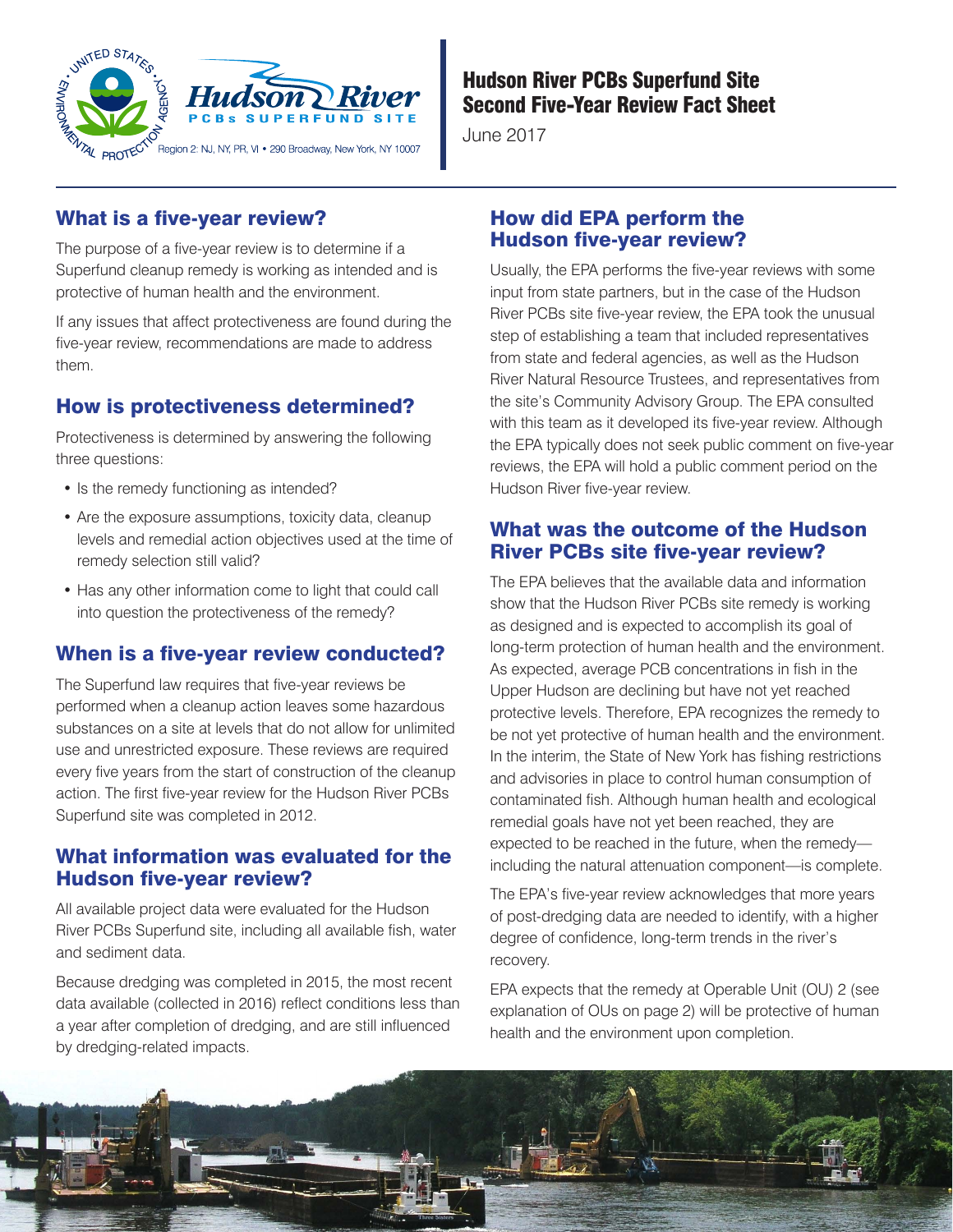## The Hudson River PCBs Superfund Site

The Hudson River PCBs Superfund site encompasses a nearly 200-mile stretch of the Hudson River from Hudson Falls, New York, to the Battery in New York City. The site is divided into two major areas: the Upper Hudson River, which runs from Hudson Falls to the Federal Dam at Troy (a distance of approximately 40 miles); and the Lower Hudson River, which runs from the Federal Dam at Troy to the southern tip of Manhattan at the Battery in New York City.

The EPA is addressing the Hudson River PCBs Superfund site in discrete phases or components known as Operable Units (OUs). **Only OUs 1 and 2 are being evaluated under this five-year review (see site map below).**

**OU1 (Remnant Deposits):** In 1984 the EPA selected a cleanup plan, embodied in a Record of Decision (ROD), to address the Remnant Deposits. The Remnant Deposits are areas of PCB-contaminated sediment that became exposed after the river water level dropped following the removal of the Fort Edward Dam in 1973. The cleanup of the Remnant Deposits included an in-place containment and cap system, perimeter fencing and signage. The in-place containment was completed in 1991.

**OU2 (In-River Sediments):** The EPA's 2002 ROD selected dredging to address PCB-contaminated sediment in the Upper Hudson River, as well as monitored natural attenuation (MNA) of PCB contamination that remains in the river after dredging. Dredging began in spring 2009 and was completed in fall 2015. Long-term monitoring will be conducted to track the recovery of the river over time.

The "floodplains" portion of the site, which includes the low-lying shoreline areas on the east and west banks of the Upper Hudson River, will be addressed under future EPA decisions and is not assessed by this five-year review.

What is monitored natural attenuation (MNA)?

Monitored natural attenuation is a risk reduction approach for contaminated sediment that uses ongoing naturally occurring processes to contain, destroy, or reduce the availability or toxicity of contaminants in sediment to living organisms. Monitoring of the ecosystem during MNA ensures that the conditions needed for MNA to take place haven't changed and that progress is being made towards cleanup goals.



**Upper Hudson River Project Area** This section of the river is covered under Operable Unit 2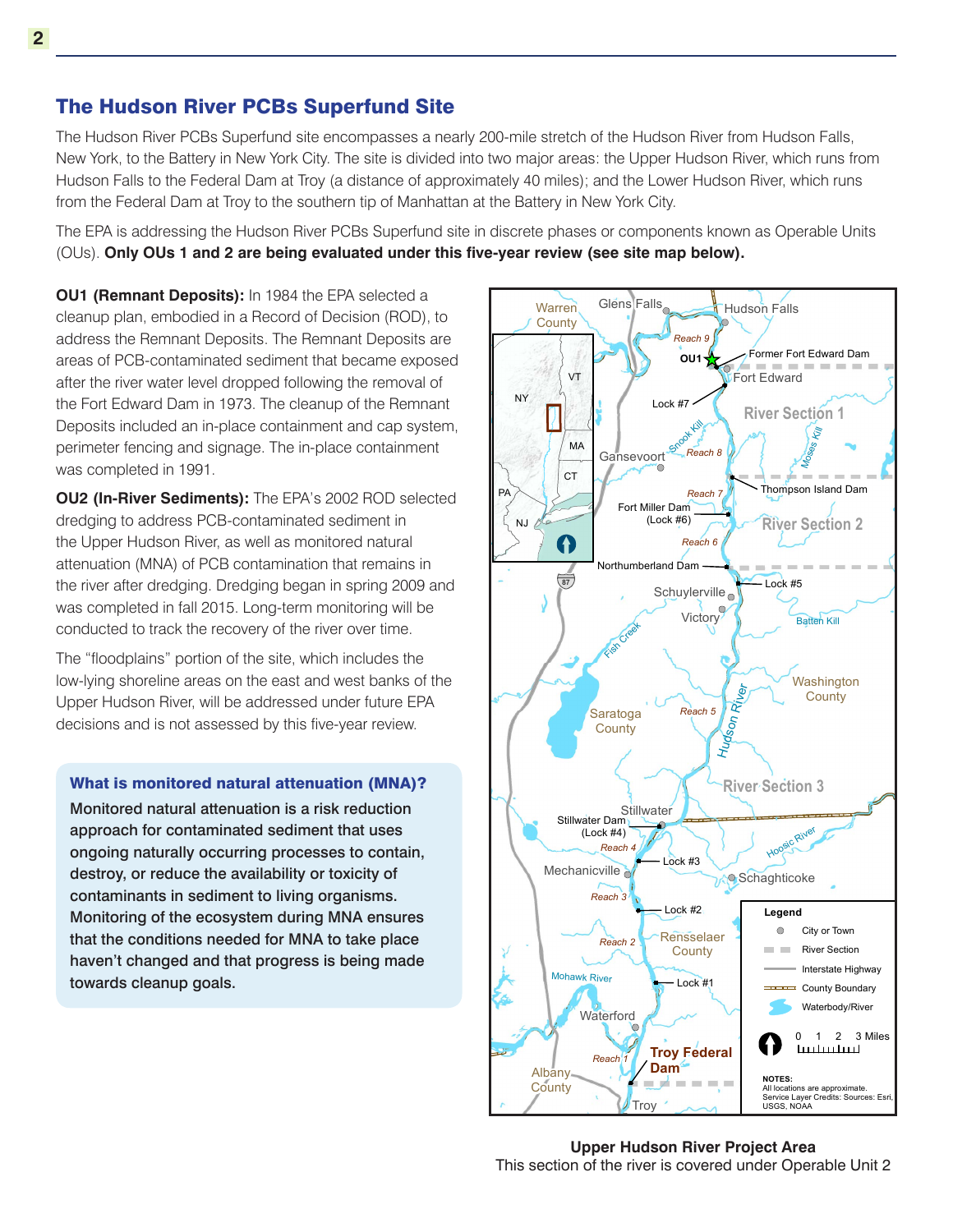# OU2 (In-River Sediments) Site History

Over a 30-year period ending in the late 1970s, an estimated 1.3 million pounds of PCBs entered the river from two General Electric (GE) capacitor manufacturing plants located in Fort Edward and Hudson Falls, New York.

Since 1976, high levels of PCBs in fish have led New York State to close various recreational fisheries and to issue advisories restricting the consumption of fish caught in the Hudson River.

In February 2002, the EPA finalized a ROD for the Hudson River PCBs Superfund site to address the contaminated in-river sediment. That two-part plan called for targeted environmental dredging of approximately 2.65 million cubic yards of PCB-contaminated sediment from a 40-mile section of the Upper Hudson River between Fort Edward and Troy, NY, followed by MNA. GE performed the dredging pursuant to the terms of a 2006 legal agreement, under EPA oversight.

The dredging of the Hudson River was designed to occur in two phases. The first phase of the dredging project was conducted in 2009. The plan for dredging underwent extensive review by the EPA and GE at the end of the 2009 dredging season. The plan was also reviewed by a panel of independent scientific experts in 2010, and various stakeholders participated in that review, including the State of New York, the Hudson River Natural Resource Trustees, the Hudson River Community Advisory Group and other members of the public. The second and final phase of dredging began in June 2011 and concluded in fall 2015.

This five-year review considers all available data, including in particular the new data that have been generated and the activities conducted or completed between 2012 (when the first review was conducted) and the preparation of this second five-year review. EPA anticipates conducting reviews every five years well into the future.

# Site Chronology

| 1947-1977 | GE uses PCBs at its Hudson Falls and Fort Edward<br>facilities. PCBs discharged directly and indirectly<br>into the Hudson River via both non-permitted and<br>permitted discharges.                                                                                                                             |  |
|-----------|------------------------------------------------------------------------------------------------------------------------------------------------------------------------------------------------------------------------------------------------------------------------------------------------------------------|--|
| 1984      | The Hudson River PCBs Superfund site is formally<br>placed on the National Priorities List (NPL). The<br>EPA issues a Record of Decision (ROD) for the<br>Remnant Deposits (OU1) which specifies in-place<br>containment. For the in-river sediment (OU2), EPA<br>makes an interim No Action decision.           |  |
| 1989      | EPA announces decision to initiate a detailed<br>reassessment of the interim No Action decision for<br>the in-river sediment.                                                                                                                                                                                    |  |
| 1990-1992 | Capping of Remnant Deposits (OU1) performed<br>by GE.                                                                                                                                                                                                                                                            |  |
| 2002      | EPA signs a ROD calling for the removal of<br>an estimated 2.65 million cubic yards of PCB-<br>contaminated sediment from the Upper Hudson<br>River followed by MNA.                                                                                                                                             |  |
| 2005      | GE signs a Consent Decree with EPA in which GE<br>agrees to perform Phase 1 of the environmental<br>dredging and the construction of the sediment<br>processing facility, and also agrees to a process<br>whereby, following Phase 1, GE will either opt in or<br>opt out of performing Phase 2 of the dredging. |  |
| 2007      | Sediment processing facility and rail yard<br>construction begins.                                                                                                                                                                                                                                               |  |
| 2009      | Phase 1 dredging begins.                                                                                                                                                                                                                                                                                         |  |
| 2010      | Independent peer review of Phase 1. GE agrees to<br>conduct Phase 2.                                                                                                                                                                                                                                             |  |
| 2011      | Phase 2 dredging begins.                                                                                                                                                                                                                                                                                         |  |
| 2012      | First five-year review conducted, which covered the<br>time period between 2007 and 2012.                                                                                                                                                                                                                        |  |
| 2015      | Phase 2 dredging ends and processing facility<br>demobilization begins.                                                                                                                                                                                                                                          |  |
| 2016      | Phase 2 habitat reconstruction and processing<br>facility demobilization completed.                                                                                                                                                                                                                              |  |
| 2017      | Second five-year review conducted which covers<br>the time period between 2012 and 2017.                                                                                                                                                                                                                         |  |

## Activity Since the Last Five-Year Review

#### **OU1 (Remnant Deposits)**

Maintenance is ongoing in accordance with the 1990 legal agreement (consent decree) between EPA and GE.

### **OU2 (In-River Sediments)**

Phase 2 dredging and backfilling of the Hudson River was completed in fall 2015. In total, approximately 2.75 million cubic yards of sediment were dredged from the river, processed and shipped via rail to approved, permitted landfills for disposal. During 2016, restoration of habitat areas disturbed by the dredging was completed. The 100-acre Fort Edward facility that was constructed to dewater and process the dredged sediment was also taken apart and the property was restored. Infrastructure was left behind, to the extent possible, to support future beneficial use of the site. As of spring 2017, the project is transitioning from the remedial action phase of the cleanup to the Operation, Maintenance & Monitoring (OM&M) phase, which will continue for the foreseeable future. During the OM&M phase, long-term monitoring is conducted to track the ongoing recovery of the river and the effectiveness of the cleanup over time.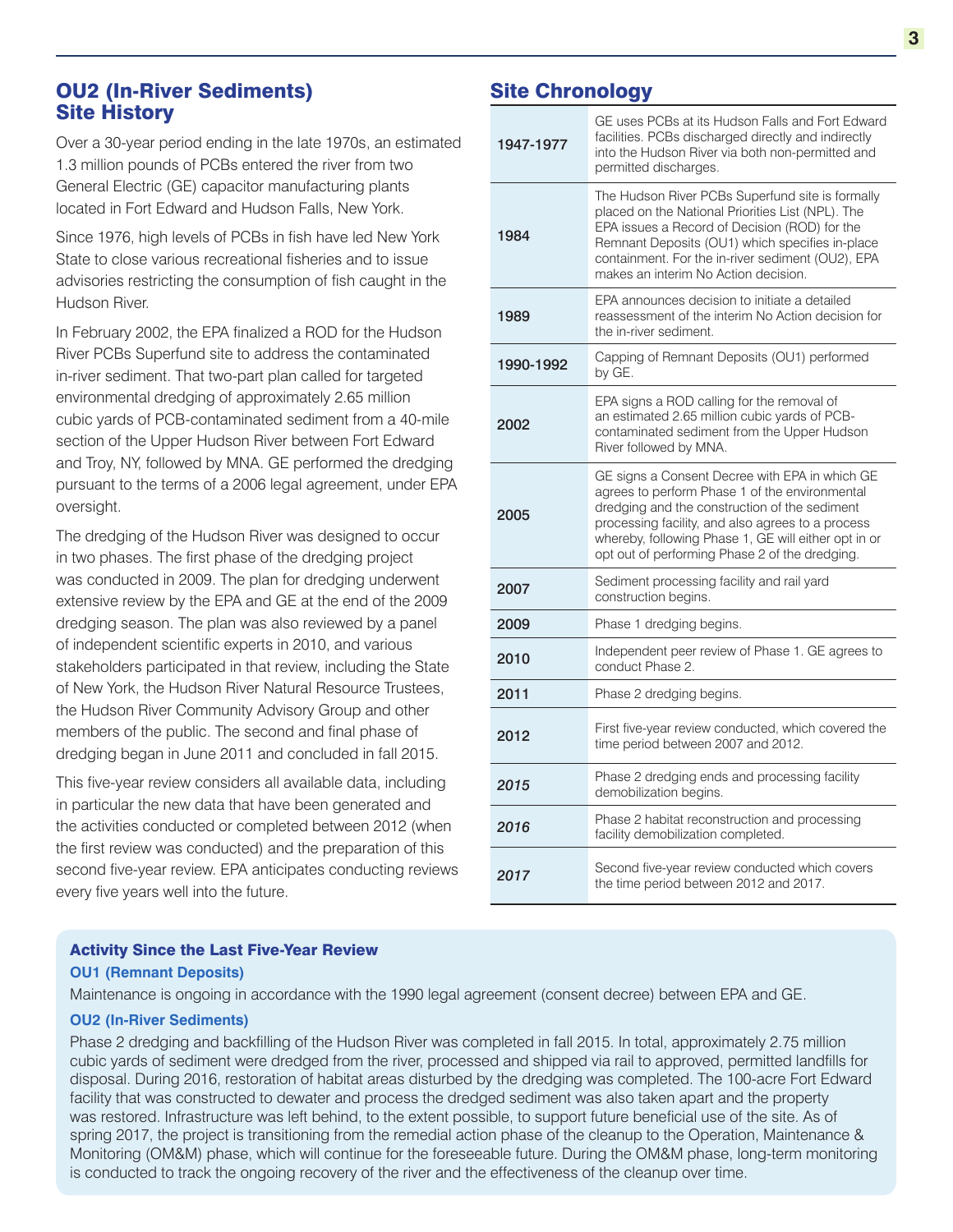#### Second Five-Year Review Protectiveness Summary

| <b>Operable Unit:</b>         |  |
|-------------------------------|--|
| <b>OU1 (Remnant Deposits)</b> |  |

*Protectiveness Determination: Short-term protective*

#### *Protectiveness Statement:*

The remedy at OU1 currently protects human health and the environment, as the in-place containment and cap system prevents human exposure, and as perimeter fencing and signage continue to be maintained. However, in order for the remedy to be protective in the long-term, an institutional control needs to be implemented to ensure that the future use of the Remnant Deposits does not compromise the integrity of the cap system or result in unsafe exposures.

| Operable Unit:           | <b>Protectiveness Determination:</b> |
|--------------------------|--------------------------------------|
| OU2 (In-River Sediments) | Will be protective                   |

### *Protectiveness Statement:*

Based on data collected and reviewed to date, EPA expects that the remedy at OU2 will be protective of human health and the environment upon completion. Remedial activities completed to date have substantially reduced PCB source materials in the Upper Hudson River. As expected in the Record of Decision, average PCB concentrations in fish in the Upper Hudson are declining but have not yet reached protective levels. Therefore, as of the date of this five-year review, EPA recognizes the remedy at OU2 to be not yet protective of human health and the environment. Because the remedy includes not only the dredging component but also the subsequent period of monitored natural attenuation, EPA will not consider the OU2 remedy to be complete until the natural attenuation component also has been completed. Based on all the available data to date, EPA expects that continued natural attenuation following the completion of dredging will achieve the long-term remediation goal for the protection of human health with regard to fish consumption (0.05 mg/kg PCBs in species-weighted fish fillet). As EPA indicated in the ROD, EPA believes it likely that improvement will occur gradually over several decades at least. In the interim, the State of New York has in place fishing restrictions and advisories against consumption of fish to control human exposure pathways that could result in unacceptable risks. EPA acknowledged in the 2002 ROD that the consumption advisories are not fully effective in that they rely on voluntary compliance in order to prevent or limit fish consumption. EPA will continue to work with New York State to ensure the ongoing maximum effectiveness of the advisories.

## Key Findings of the Second Five-Year Review

The following findings of the 2017 second five-year review are the cornerstones of EPA's assessment that the remedy is functioning as intended. These findings are discussed in detail in the five-year review report (Section 5: Technical Assessment of the Second Five-Year Review Report):

- EPA's remedy for the contaminated sediments was implemented successfully and within expectations described in the ROD.
- Overall, the dredging was implemented as anticipated in the EPA's 2002 ROD. There were some differences from dredging assumptions in the ROD that may create a lag in projected fish recoveries. These differences include a delayed start to dredging, significantly more mass removal, the use of a single processing facility, and dredging in multiple river sections at once.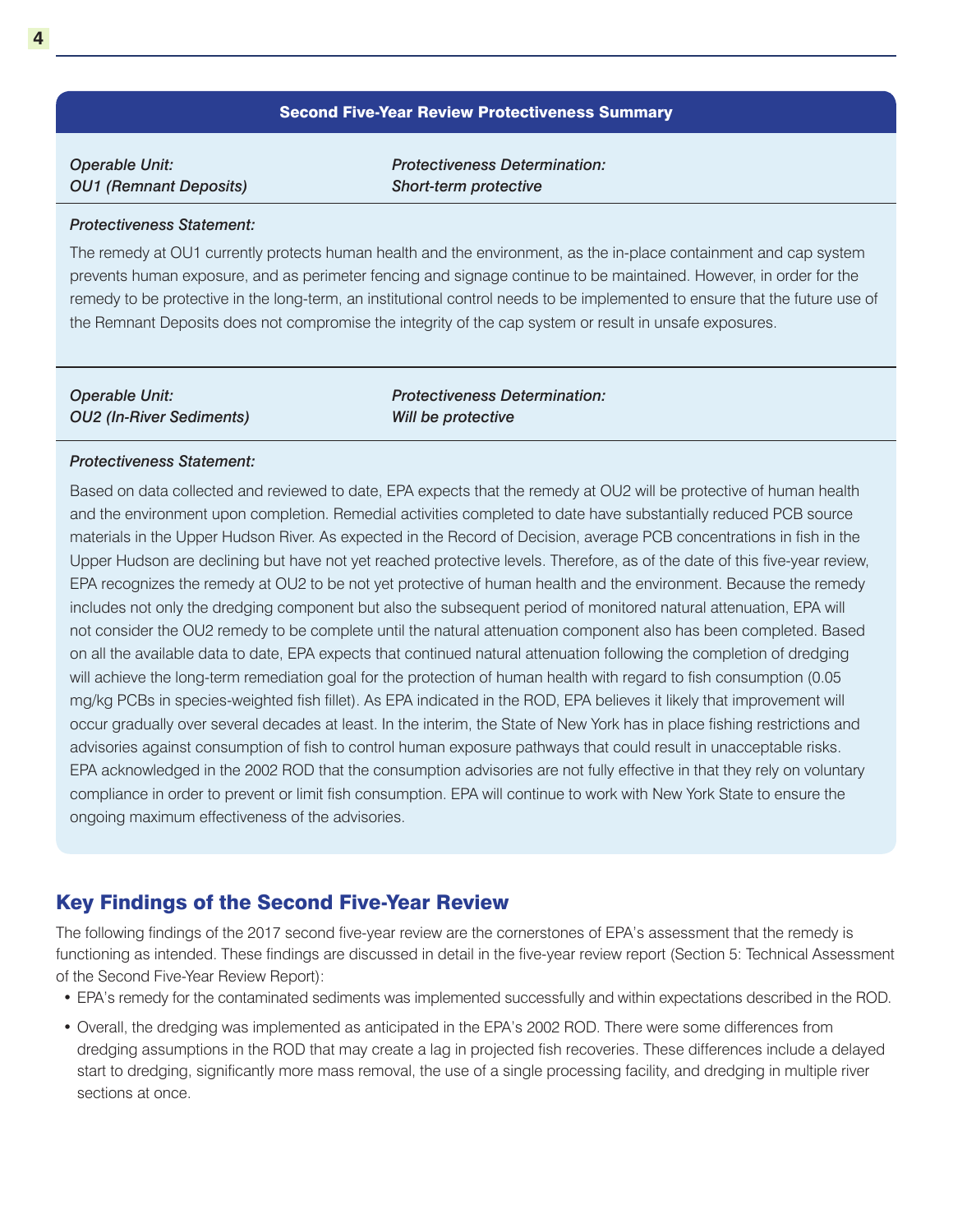- The New York State Department of Environmental Conservation (NYSDEC) and the New York State Department of Health have maintained the fishing restrictions and advisories with modifications, as appropriate, and those departments continue to conduct public outreach to minimize human consumption of fish.
- Cleanups being overseen by the New York State Department of Environmental Conservation at GE's Fort Edward and Hudson Falls plants have reduced levels of PCBs getting into the river as anticipated by EPA's 2002 ROD.
- Post-dredging data from 2016 are encouraging, but additional monitoring is needed. These data are not sufficient to define post-dredging trends, and likely still reflect impacts from the dredging operations. As noted in the ROD, EPA's expectation was that following dredging, the system would require one to two years to stabilize to post-dredging conditions and exposures with continued natural attenuation thereafter.
- Contamination is naturally attenuating at rates of decline that are generally in agreement with the modeling done for the ROD.
- Monitoring of water, fish and sediment will continue into the future to confirm that natural attenuation and recovery are occurring and the remedy is functioning as intended.
- The remedy is reducing ecological risks and is expected to continue to reduce these risks over time.

## Other Findings

In addition, the following are recommendations that were identified during the second five-year review but do not affect current and/or future protectiveness:

#### *Fish Recovery*

Data trends observed from fish monitoring measurements collected under the monitored natural attenuation (MNA) period from 1995 to 2008 were compared to MNA forecasts developed as part of the ROD for 1998 to 2008. These observations displayed the anticipated consistent decline in fish tissue concentrations when moving downstream within the project area. In addition, observed PCB concentrations in fish tissue in the Upper Hudson River and upstream from the Green Island Bridge in Troy were declining more rapidly than in the rest of the Lower Hudson River, downstream from the Green Island Bridge. These comparisons (extensive detail is provided in Appendix 3 of the Second Five-Year Review Report) suggest potential differences in exposures between the Upper Hudson River and Lower Hudson River, in addition to suggesting that MNA may be working more slowly in the Lower Hudson River than in the Upper Hudson River. EPA recognizes there are other sources of PCBs in the Lower Hudson River (although less significant than the GE sources of PCBs at Hudson Falls and Fort Edward), the Lower Hudson River is a tidal estuary with characteristics that are very different than the freshwater Upper Hudson River, and PCB contamination in the Lower Hudson has been studied less than in the Upper Hudson River. It will therefore be important to collect additional data and other information in order to better understand the PCB contamination in the Lower Hudson River.

NYSDEC believes that there is uncertainty and skepticism around whether the fish PCB targets will be achieved in the timeframes anticipated by the ROD (NYSDEC 2016**<sup>1</sup>** ). The first rounds of post-dredging fish data (from 2016) indicate that concentrations have returned to pre-dredging or slightly below pre-dredging levels, which is encouraging (see Appendix 3 of the Second Five-Year Review Report). EPA has developed the remedy performance monitoring under OM&M to collect data necessary to address uncertainty to a reasonable extent. It is important to keep in mind that EPA anticipates as many as eight or more years of actual post-dredging fish data are needed to establish a statistical trend in PCB levels in fish. This generally expected timeframe for obtaining more certainty regarding post-remedial fish trends is based upon scientific analysis and has been known since the establishment of the Baseline Monitoring Program. EPA has shared this information with involved parties since 2003.

#### *Operation, Maintenance and Monitoring Adjustments*

Long term monitoring (OM&M) of water, fish, sediment, caps and habitat is an important part of the remedy. It is necessary that OM&M plans reflect the current understanding of the system being monitored and that monitoring plans have the flexibility to be adjusted as necessary during the ongoing natural recovery period of the remedy.

**<sup>1</sup>** NYSDEC. 2016. "Recommendations to EPA for the 'Five Year Review Report' for Hudson River PCBs Site." December 2016.